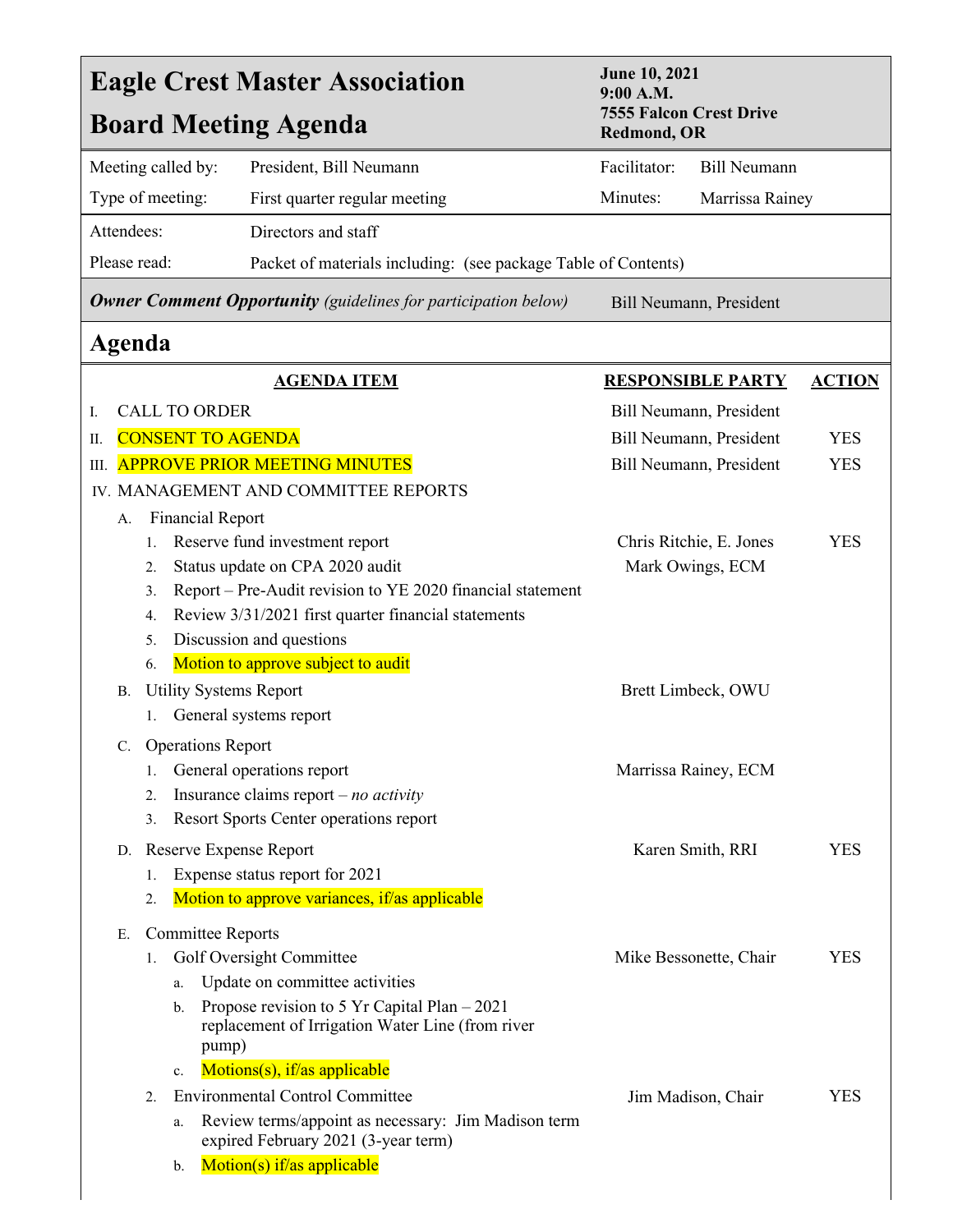|                                                                                     |             | 3. | <b>Covenant Compliance Committee</b>                                                                                                                                  | Hank Cavender, Chair    |            |
|-------------------------------------------------------------------------------------|-------------|----|-----------------------------------------------------------------------------------------------------------------------------------------------------------------------|-------------------------|------------|
|                                                                                     |             |    | Feedback on CC&R restrictions (pets) and policy<br>a.<br>making options                                                                                               |                         |            |
|                                                                                     |             | 4. | Utilities Systems Planning Committee                                                                                                                                  | Marrissa Rainey, ECM    | <b>YES</b> |
|                                                                                     |             |    | <b>Committee Member Slate Recommendation</b><br>a.                                                                                                                    |                         |            |
|                                                                                     |             |    | Discussion and questions<br>b.                                                                                                                                        |                         |            |
|                                                                                     |             |    | Motions(s), if/as applicable<br>c.                                                                                                                                    |                         |            |
| V.                                                                                  |             |    | SCHEDULED 2 <sup>nd</sup> QTR BUSINESS                                                                                                                                |                         |            |
|                                                                                     |             |    | A. Annual Meeting Planning                                                                                                                                            | Marrissa Rainey, ECM    | YES        |
|                                                                                     |             |    | 1. Review director election status - 3 Director terms expire in<br>2021: Mike Bessonette (Residential), Hank Cavender<br>(Residential) and Chris Earnest (Commercial) |                         |            |
|                                                                                     |             | 2. | Confirm annual meeting date: Saturday, September 25 <sup>th</sup>                                                                                                     |                         |            |
|                                                                                     |             |    | VI. UNFINISHED BUSINESS - none pending                                                                                                                                |                         |            |
|                                                                                     |             |    | <b>VII. NEW BUSINESS</b>                                                                                                                                              |                         |            |
| A. Resort Sports Center Chemical Automation System Proposal<br>Marrissa Rainey, ECM |             |    | <b>YES</b>                                                                                                                                                            |                         |            |
|                                                                                     |             | 1. | Discussion and questions;                                                                                                                                             |                         |            |
|                                                                                     |             | 2. | Motion(s) if/as applicable                                                                                                                                            |                         |            |
|                                                                                     | <b>B.</b>   |    | Base Camp Adventures Contract (stand-up paddleboards)                                                                                                                 | Marrissa Rainey, ECM    | <b>YES</b> |
|                                                                                     |             | 1. | Discussion and questions                                                                                                                                              |                         |            |
|                                                                                     |             | 2. | Motion(s), if/as applicable                                                                                                                                           |                         |            |
|                                                                                     | $C_{\cdot}$ |    | Other new business                                                                                                                                                    | Bill Neumann, President | <b>YES</b> |
|                                                                                     |             | 1. | Confirm next meeting: Thursday, September 23rd at<br>9:00am                                                                                                           |                         |            |
|                                                                                     |             |    |                                                                                                                                                                       |                         |            |

IX. ADJOURN Bill Neumann, President

## **Additional Information**

| Virtual Meeting<br>Procedures | <b>IMPORANT RE: COVID-19 VIRTUAL MEETING</b><br>Due to current COVID-19 restrictions, audience members will be required to call in for this<br>meeting. Only directors and essential staff will be permitted to attend in person. The<br>meeting will open 5-10 minutes prior to the meeting start time. The call-in number is 346-<br>248-7799 and the meeting ID is 5415489300.                                                                                                                                                                                                                                                                                                                                                                                                                                                                                                                                                                                                                                                                                                                                                                                                                                      |
|-------------------------------|------------------------------------------------------------------------------------------------------------------------------------------------------------------------------------------------------------------------------------------------------------------------------------------------------------------------------------------------------------------------------------------------------------------------------------------------------------------------------------------------------------------------------------------------------------------------------------------------------------------------------------------------------------------------------------------------------------------------------------------------------------------------------------------------------------------------------------------------------------------------------------------------------------------------------------------------------------------------------------------------------------------------------------------------------------------------------------------------------------------------------------------------------------------------------------------------------------------------|
| Observers:                    | Open meeting conducted in accordance with RRO. The Board welcomes member<br>attendance at Board meetings to observe business matters involving the Association.<br>While the Board meeting is in session, there is no owner participation unless invited by the<br>Chair. The Board meeting is a meeting of the Directors of the Association. Management<br>and committee reports are given as requested and recognized by the Board. Business<br>matters come before the Board when a motion is made and seconded, followed by a<br>discussion period, before a vote is taken. This discussion is to take place only between the<br>Board members (with management, if needed).<br>To provide an opportunity for members to address the Board, a time for owner comments<br>will be set aside preceeding the board meeting.<br>Please respect the following participation guidelines:<br>Please raise your hand to be recognized by the Board President.<br>$\bullet$<br>Once recognized, state your comment or concern in clear and simple terms and<br>$\bullet$<br>please limit it to three minutes. If someone else has already stated the same<br>concern, please only comment if you have something new to add. |